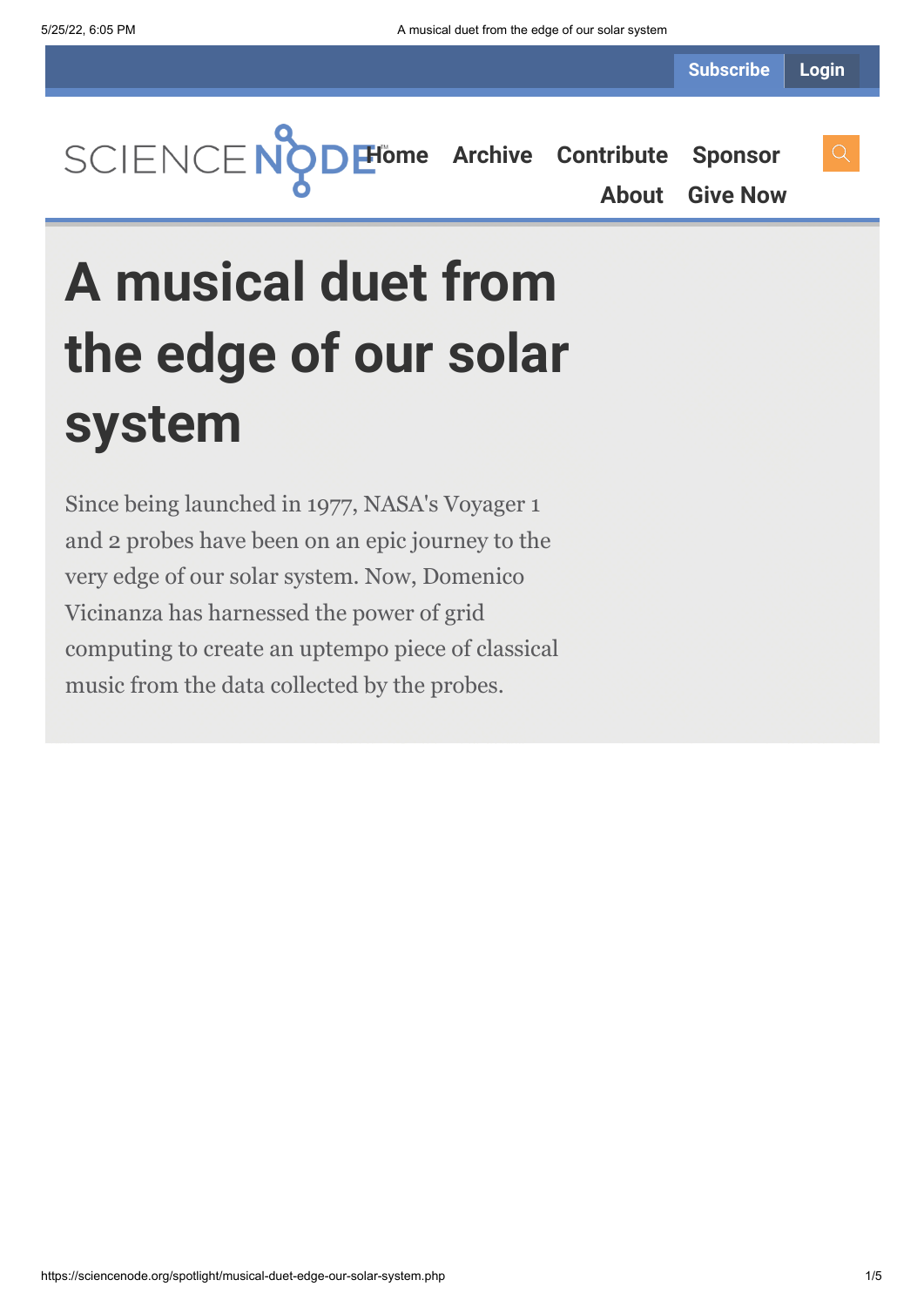

*Domenico Vicinanza presenting at SC 13 in Denver, Colorado. Image courtesy GÉANT.*

[Since being launched in 1977, NASA's Voyager 1](http://voyager.jpl.nasa.gov/) and 2 probes have been on an epic journey to the [very edge of our solar system. Now, Domenico](http://network.nature.com/profile/domenico) Vicinanza has harnessed the power of grid computing to create an uptempo piece of classical music from the data collected by the probes.

Vicinanza is network services product manager at [GÉANT](http://www.geant.net/Pages/default.aspx), the pan-European research and education network, which has over 50 million users at 10,000 institutions across the continent. As a trained musician, Vicinanza also takes the role of arts and humanities manager at GÉANT. He has previously created music using data from [the Voyager 1 probe](http://www.isgtw.org/feature/where-no-musician-has-gone), [CERN's Large Hadron Collider,](http://www.isgtw.org/feature/hear-higgs-through-its-data) [brain scans,](http://www.isgtw.org/feature/listening-music-brain-could-be-key-treating-epilepsy) and even [volcanoes](http://www.isgtw.org/feature/feature-dante-dances-volcano)!

To compose the Voyager duet, Vicinanza first selected 320,000 measurements from each probe, at one hour intervals. Then, following some ['conversion' of the data, he was able to use the](http://www.egi.eu/) European Grid Infrastructure (EGI) to create the [duet live at the](http://sc13.supercomputing.org/) [NAS](http://www.nasa.gov/)[A booth at SC13 in Denver,](http://sc13.supercomputing.org/)

**Posted on FEB 5 2014 7:30AM**

**Share this story**



 **Republish**

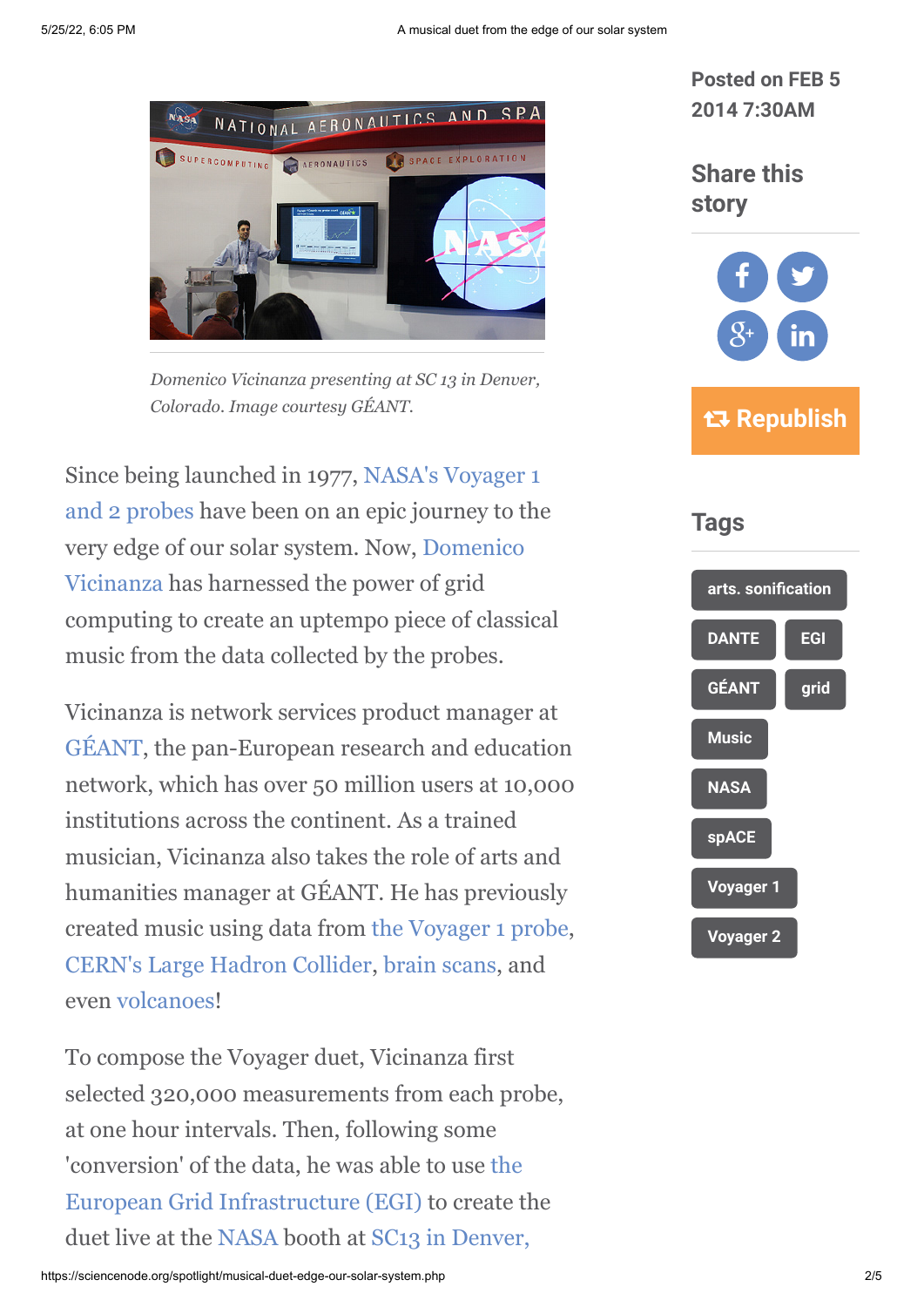[Colarado, US, with GÉANT's superfast network](http://sc13.supercomputing.org/) being used to transfer data to/from NASA.



*Take a listen for yourself! Music courtesy GÉANT/Domenico Vicinanza.*

different groups of instruments and different sound textures to represent the two spacecrafts, synchronising the measurements taken at the same time," explains Vicinanza. "I wanted to compose a musical piece celebrating the Voyager 1 and 2 together, so used the same measurements (proton counts from the cosmic ray detector over the last 37 years) from both spacecrafts, at the exactly same point of time, but at several billions of kilometers of distance one from the other."

Of course, such 'data sonification' isn't just about producing interesting music, or even communicating or educating people about science. It can also have important uses in a wide variety of research fields: "Analysing the melody is exactly the same as looking at data in a spreadsheet, but using the ear," says Vicinanza." The information content is exactly the same: represented by regularities, patterns, changes, trends and peaks. In fact, data sonification makes it possible to get information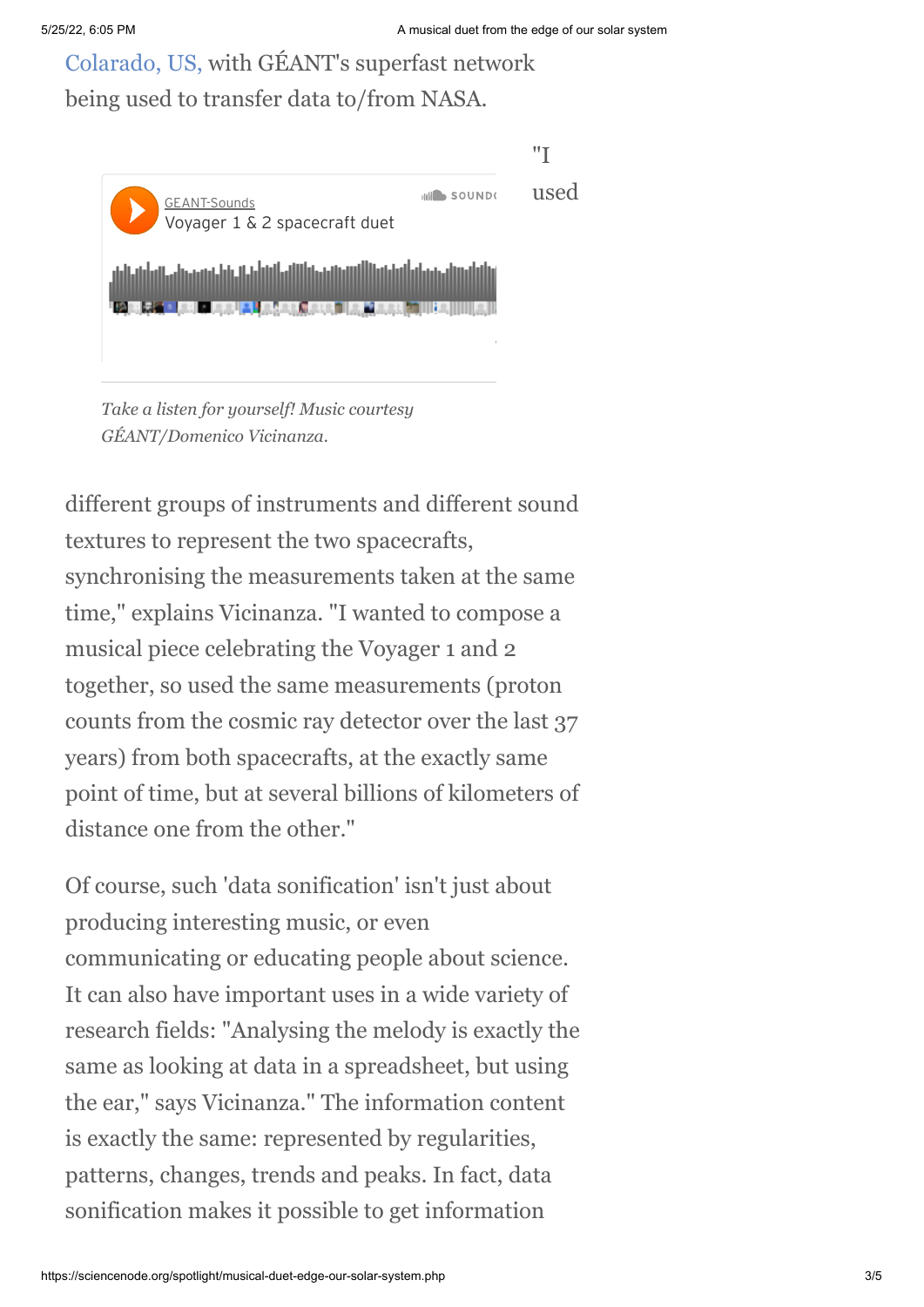about long-range regularities and correlations that are hard to spot just by inspection."

*- Andrew Purcell*

## **Join the conversation**

**Contribute**

### Do you have story ideas or something to contribute? **Let us know!**

#### **OUR UNDERWRITERS**

Thank to you our underwriters, who have supported us since the transition from International Science Grid This Week (iSGTW) into Science Node in 2015. We are incredibly grateful.

#### **[View all underwriters](https://sciencenode.org/about/index.php)**

#### **CATEGORIES**

**Advanced [computing](https://sciencenode.org/archive/?year=2016&category=Advanced%20computing) [Research networks](https://sciencenode.org/archive/?year=2016&category=Advanced%20computing&category=Research%20networks) [Big data](https://sciencenode.org/archive/?year=2016&category=Advanced%20computing&category=Research%20networks&category=Big%20data) [Tech trends](https://sciencenode.org/archive/?year=2016&category=Advanced%20computing&category=Research%20networks&category=Big%20data&category=Tech%20trends) [Community building](https://sciencenode.org/archive/?year=2016&category=Advanced%20computing&category=Research%20networks&category=Big%20data&category=Tech%20trends&category=Community%20building)**

#### **CONTACT**

**Science Node** Email: **[editors@sciencenode.o](mailto:edit%6F%72s@s%63%69encenode.%6F%72%67)** Website: **[sciencenode.org](https://sciencenode.org/)**